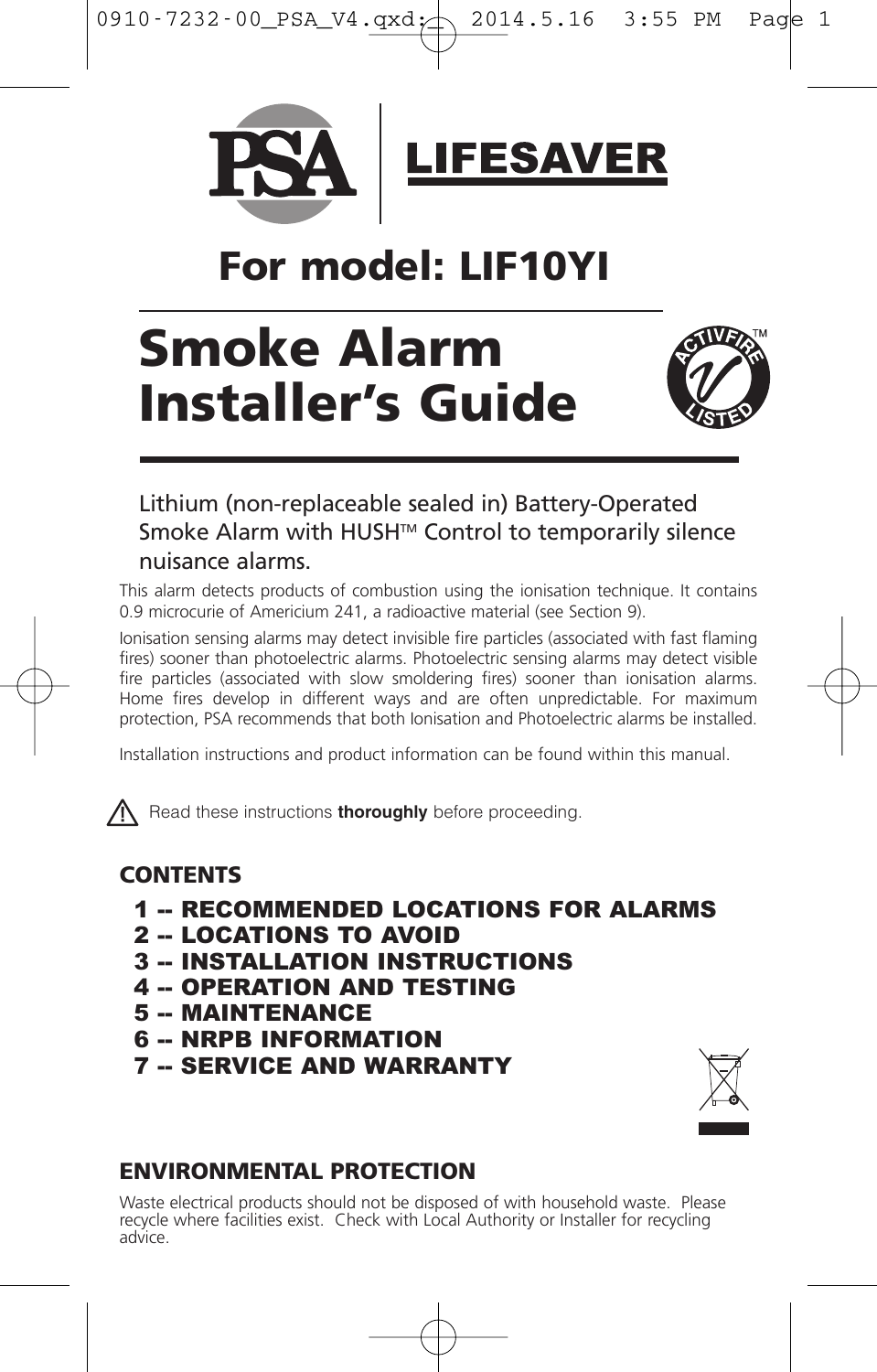0910-7232-00\_PSA\_V4.qxd:  $\triangle$  2014.5.16 3:55 PM Pac

## **1. RECOMMENDED LOCATIONS FOR ALARMS**

- Locate the first alarm in the immediate area of the sleeping rooms. Try to monitor the exit path as the sleeping rooms are usually farthest from the exit. If more than one sleeping area exists, locate additional alarms in each sleeping area.
- Locate additional alarms to monitor any stairway as stairways act like chimneys for smoke and heat.
- Locate at least one alarm on every floor level.
- Locate an alarm in every sleeping room.
- Locate an alarm in every room where electrical appliances are operated (i.e. portable heaters or humidifiers).
- Locate an alarm in every room where someone sleeps with the door closed. The closed door may prevent an alarm not located in that room from waking the sleeper.
- Smoke, heat, and combustion products rise to the ceiling and spread horizontally. Mounting the smoke alarm on the ceiling in the center of the room places it closest to all points in the room. Ceiling mounting is preferred in ordinary residential construction.
- When mounting an alarm on the ceiling, locate it at a minimum of 30 cm from the side wall. (see Figure 1).
- When mounting the alarm on the wall, use an inside wall with the top edge of the alarm at a minimum of 30 cm and a maximum of 50 cm below the ceiling. (see Figure 1).
- In homes that are not well insulated, extreme heat or cold can be transferred from the outside to the inside through poorly insulated walls and roof. This may create a thermal barrier which can prevent the smoke from reaching an alarm mounted on the ceiling. If you are not sure about the insulation in your home, or if you notice that the outer walls and ceiling are either hot or cold, install the alarm on an inside wall. In such homes, install the smoke alarm with the top edge of the alarm at a minimum of 30 cm and a maximum of 50 cm below the ceiling (see figure 1).
- Put smoke alarms at both ends of a bedroom hallway or large room if the hallway or room is more than 9.1 m (30 feet) long.
- Install Smoke Alarms on sloped, peaked or cathedral ceilings at or within 0.9 m (3 ft) of the highest point (measured horizontally). Smoke alarms in rooms with ceiling slopes greater than .3 m in 2.4 m (1 foot in 8 feet) horizontally shall be located on the high side of the room. A row of detectors shall be spaced and located within 0.9 m (3 ft) of the peak of the ceiling measured horizontally (see Figure 3).
- Install Smoke Alarms on tray-shaped ceilings (coffered ceilings) on the highest portion of the ceiling or on the sloped portion of the ceiling within 12" (305mm) vertically down from the highest point (see figure 4).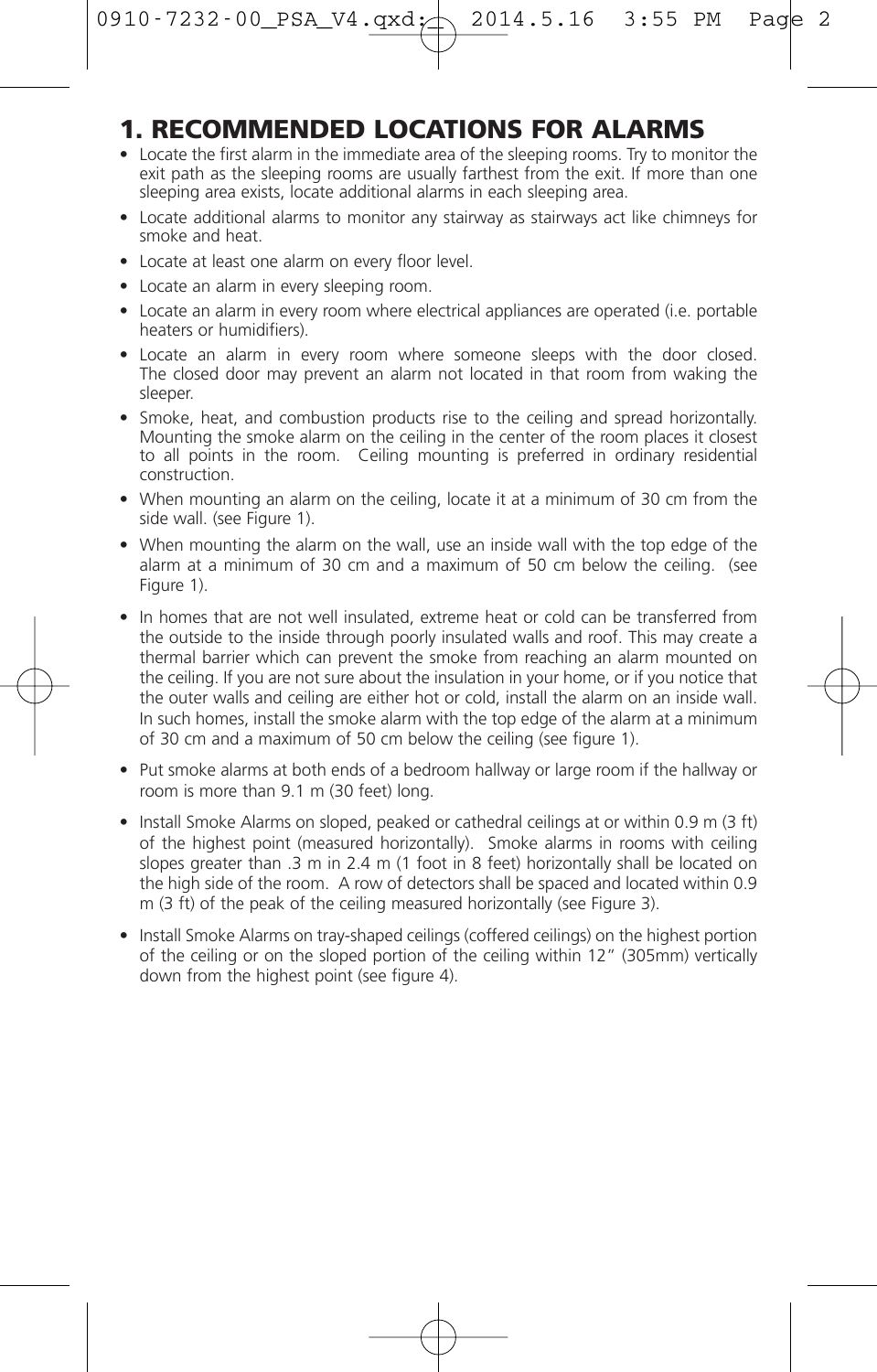



## **2.LOCATIONS TO AVOID**

- In the garage. Products of combustion are present when you start your motor vehicle.
- Less than 30 cm (4") from a side wall.
- More than 0.9 m (3') from the peak of an "A" frame type ceiling (measured horizontally).
- Less than 50 cm from the peak of an "A" frame type or sloped ceiling (measured vertically).
- In an area where the temperature may fall below 5°C or rise above 45°C, such as garages and unfinished attics; this should include electrical boxes exposed to these environments.
- In dusty areas. Dust particles may cause nuisance alarm or failure to alarm.
- In very humid areas. Moisture or steam can cause nuisance alarms.
- In areas where the Relative Humidity (RH) is above 85%.
- In insect-infested areas.
- Smoke alarms should not be installed within 3 ft (.9m) of the following: the door to a kitchen, the door to a bathroom containing a tub or shower, forced air supply ducts used for heating or cooling, ceiling or whole house ventilating fans, or other high air flow areas.
- Kitchens. Normal cooking may cause nuisance alarms.
- Near fluorescent lights. Electronic "noise" may cause nuisance alarms.
- Smoke alarms are not to be used with detector guards unless the combination (alarm and guard) has been evaluated and found suitable for that purpose.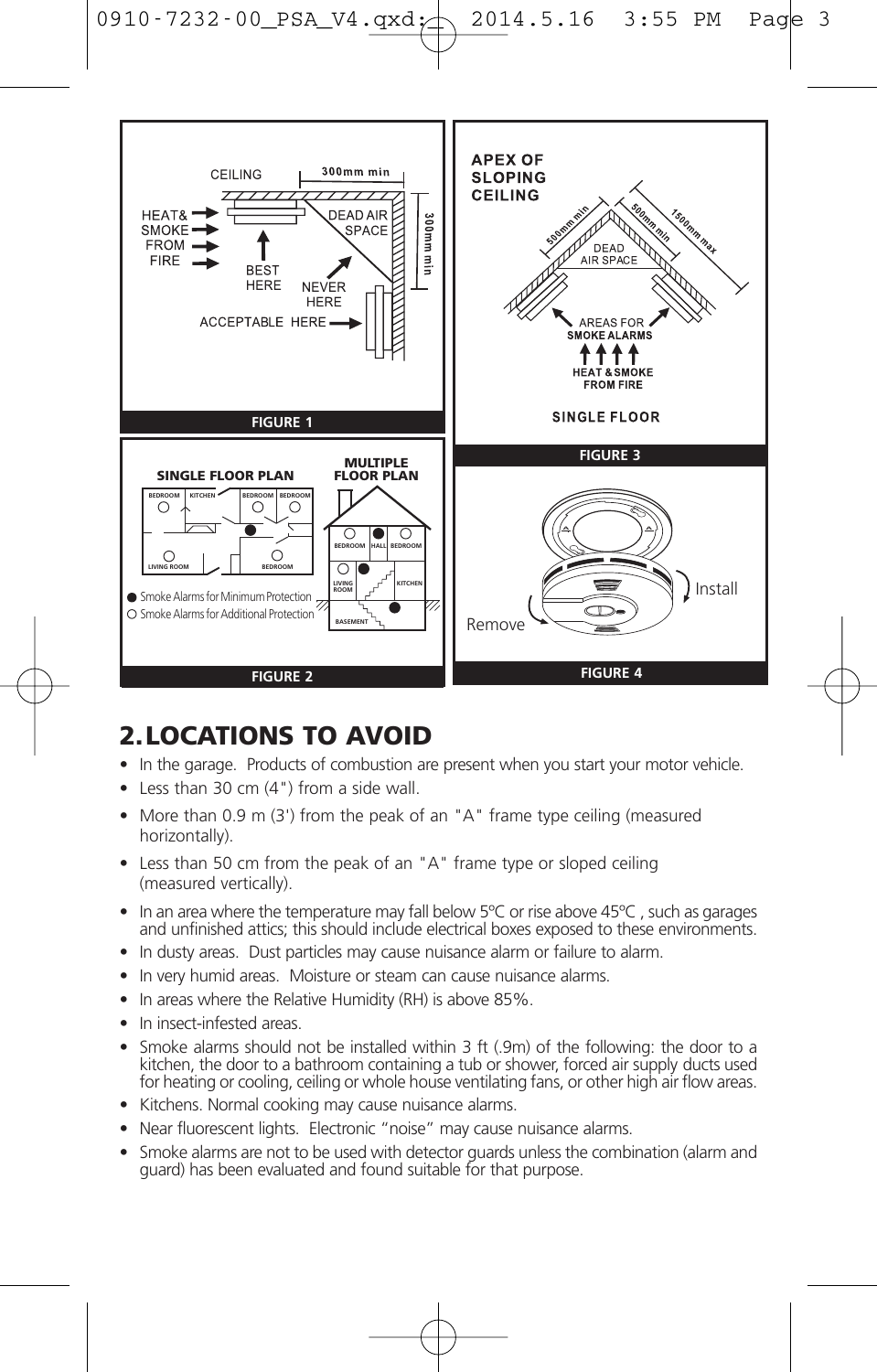## **3.INSTALLATION INSTRUCTIONS**

CAUTION: THIS UNIT IS SEALED (INCLUDING THE BATTERY). THE COVER IS NOT REMOVABLE!

![](_page_3_Picture_3.jpeg)

- 1. To ensure aesthetic alignment of the alarm with the hallway or wall, the "A" line on the mounting bracket should be parallel with the hallway when ceiling mounting or horizontal when wall mounting.
- 2. After selecting the proper smoke alarm location as described in Section 1, attach the mounting bracket to the ceiling as shown in Figure 4. For wall mounting see Figure 5. Place the mounting plate on the wall; be sure the "A" line is

![](_page_3_Figure_6.jpeg)

**FIGURE 6**

horizontal (parallel to the floor). Use the screws and wall plugs provided to secure the mounting bracket (use 3/16" drill bit for wall plugs).

3. This alarm has battery permanently sealed inside the alarm no battery installation is necessary.

## **TAMPER RESIST FEATURE**

#### **Smoke Alarm Tamper Resist Feature**

This alarm is equipped with a tamper resist feature that helps prevent someone from removing the unit from the mounting bracket. When activated, it can be very effective in preventing smoke alarm removal or tampering.

**NOTE:** The tamper resist feature is automatically engaged whenever the alarm is mounted to the mounting bracket.

Rotate the alarm onto the mounting bracket until you hear the tamper resist tab snap into place, locking the alarm on the mounting bracket. Using the tamper resist feature will help deter children and others from removing the alarm from the bracket. NOTE: To remove the alarm when the tamper resist tab is engaged, press down on the tamper resist tab using a tool such, as a small screwdriver, and rotate the alarm in the direction indicated by the arrows on the cover of the alarm (see Figure 7). **FIGURE <sup>7</sup>**

![](_page_3_Figure_14.jpeg)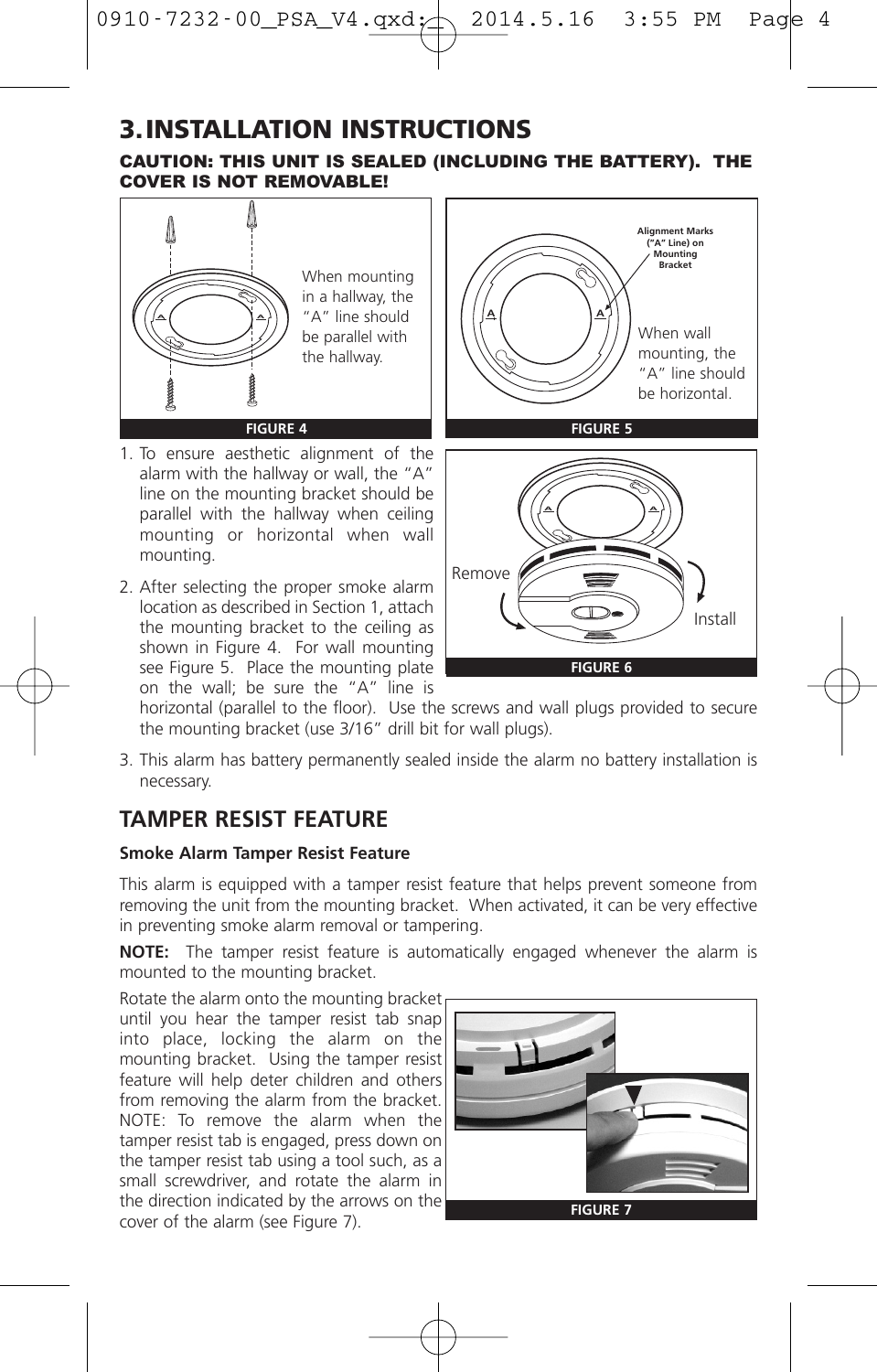0910-7232-00\_PSA\_V4.qxd:  $\triangle$  2014.5.16 3:55 PM Pag

## **ACTIVATING THE ALARM**

This model is equipped with a feature that automatically activates the alarm when the alarm is mounted to the mounting bracket for the first time. Once activated, the battery will supply power to the alarm for the life of the alarm (10 years). Be sure that the mounting bracket is mounted correctly before installing the alarm on the mounting bracket.

1. To activate the alarm, install the alarm on the mounting bracket (Figure 6) and rotate the alarm clockwise (as indicated on the alarm cover) until the alarm ratchets into place (the ratcheting function allows for aesthetic alignment). NOTE: The alarm will mount to the bracket in four (4) positions (every 90 degrees).

This smoke alarm is equipped with a flashing red indicator light.The red LED will flash every 40-45 seconds in the standby mode signifying that the alarm is receiving power.

#### **The alarm is now activated!**

2. After installation/activation, test your alarm by depressing and holding down the test button for a minimum of 5 seconds (or until the alarm sounds). This should sound the alarm. **CAUTION: Due to the loudness (85 decibels) of the alarm, always stand an arms length away from the unit when testing.**

## **4.OPERATION AND TESTING**

The smoke alarm is operating once the alarm is activated (see Installation Instructions) and testing is complete. When products of combustion are sensed, the unit sounds a loud 85db pulsating alarm until the air is cleared. If there is any question as to the cause of the alarm, it should be assumed that the alarm is due to an actual fire and the dwelling should be evacuated immediately.

HUSH™ CONTROL: The HUSH™ feature has the capability of temporarily desensitising the alarm circuit for approximately 8 minutes. This feature is to be used only when a known alarm condition, such as smoke from cooking, activates the alarm. The smoke alarm is desensitised by pushing the HUSH® button on the smoke alarm cover. If the smoke is not too dense, the alarm will silence immediately and the red LED will flash slowly (1.5 seconds on - 8 seconds off) for 8 minutes. This indicates that the alarm is in a temporarily desensitised condition. The smoke alarm will automatically reset after approximately 8 minutes. If after this period particles of combustion are still present, the alarm will sound again. The HUSH™ feature can be used repeatedly until the air has been cleared of the condition causing the alarm. Pushing the test/reset button on the alarm will end the temporarily desensitised period.

#### **NOTE: DENSE SMOKE WILL OVERRIDE THE HUSHTM CONTROL FEATURE AND SOUND A CONTINUOUS ALARM..**

#### **CAUTION: BEFORE USING THE ALARM HUSHTM FEATURE, IDENTIFY THE SOURCE OF THE SMOKE AND BE CERTAIN A SAFE CONDITION EXISTS.**

LED Indicator

This alarm is equipped with a red LED indicator, with four modes of operation.

Red LED - Flashing every 40-45 seconds: Indicates that the smoke alarm is receiving power and operating properly.

Red LED - Flashing (1.5 second on - 1.5 second off): When the smoke alarm senses particles of combustion and goes into alarm (constant pulsating sound), the red LED will flash (approximately one flash per second). The flashing LED and pulsating alarm will continue until the air is cleared.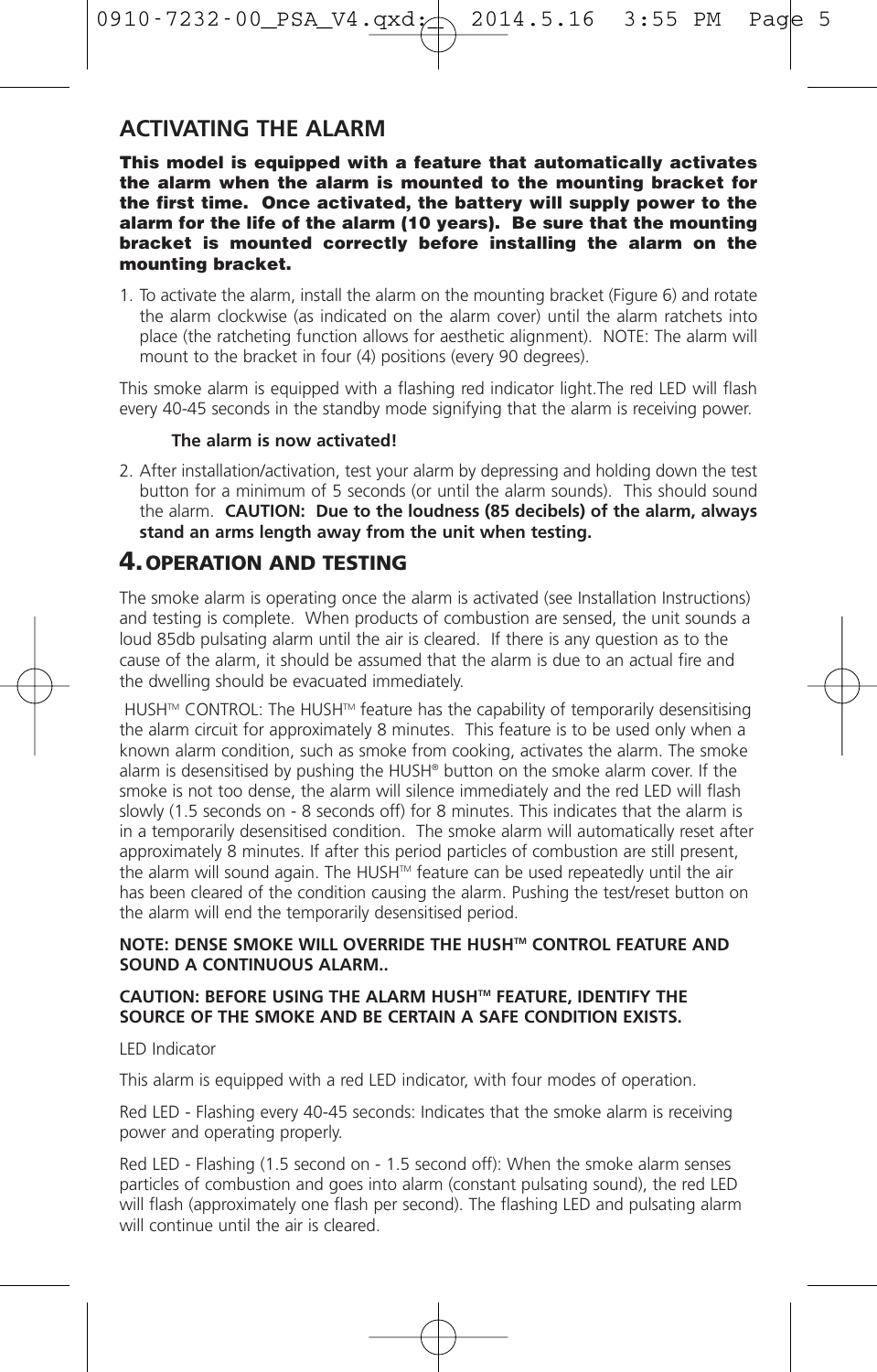Red LED - Flashing slowly (1.5 seconds on - 8 seconds off): Indicates that the unit is in the Hush mode.

Red LED - Flashing rapidly when the test button is pressed: This unit features an "alarm memory" to inform you if the alarm has sounded since the test button was last pressed. The alarm memory will cause the red LED to flash rapidly when the test button is pressed. The alarm memory is reset when the test button is released.

TESTING: Test by pushing the test button on the cover and holding it down for a minimum of 5 seconds (or until the alarm sounds). This will sound the alarm if the electronic circuitry, horn, and batteries are working. If no alarm sounds, the unit has defective batteries or other failure. DO NOT use an open flame to test your alarm, you could damage the alarm or ignite combustible materials and start a structure fire. PSA Lifesaver smoke tester LIFLT711 is availabel for effective testing.

#### **NOTE: WEEKLY TESTING IS REQUIRED.**

TEST THE ALARM WEEKLY TO ENSURE PROPER OPERATION. Erratic or low sound coming from your alarm may indicate a defective alarm.

#### **NUISANCE ALARMS**

Smoke alarms are designed to minimise nuisance alarms. Combustion particles from cooking may set off the alarm if the alarm is located close to the cooking area. Large quantities of combustible particles are generated from spills or when grilling/frying. Using the fan on a range hood which vents to the outside (non-recirculating type) will also help remove these combustible products from the kitchen.

This model LIF10YI has a HUSH™ control that is extremely useful in areas prone to nuisance alarms. For more information refer to OPERATION AND TESTING SECTION..

If the alarm does sound, check for fires first. If a fire is discovered, get out and call the fire brigade. If no fire is present, check to see if one of the reasons listed in Iinstallation section "locations to avoid" may have caused the alarm.

## **5. MAINTENANCE**

Smoke alarms shall be installed outside each separate sleeping area in the immediate vicinity of the sleeping rooms and on each additional story of the family living unit, including basements and excluding crawl spaces and unfinished attics. In new construction, a smoke alarm also shall be installed in each sleeping room.

#### **BATTERY ACTIVATION AND DEACTIVATION**

NOTE: Three Lithium-Ion batteries, permanently sealed inside the alarm, power this unit; no battery installation or replacement is necessary for the life of the alarm.

#### **WARNING! DO NOT ATTEMPT TO OPEN THE ALARM FOR ANY REASON!**

To activate the alarm, attach the alarm to the mounting bracket by rotating clockwise in the direction of the arrows on the cover, see ACTIVATING ALARM in (INSTALLATION INSTRUCTIONS).

This alarm has a low battery monitor circuit which will cause the alarm to "chirp" approximately every 40-45 seconds, for a minimum of thirty (30) days, at the end of the life of the alarm to indicate that the alarm needs replacement. To deactivate the alarm remove the alarm from the mounting bracket by rotating the alarm anti-clockwise in the direction indicated by the arrows on the cover of the alarm and locate the crosshatched area on the product label. NOTE: TAMPER RESIST FEATURE in (INSTALLATION INSTRUCTIONS Section). Explains how to remove alarm from base.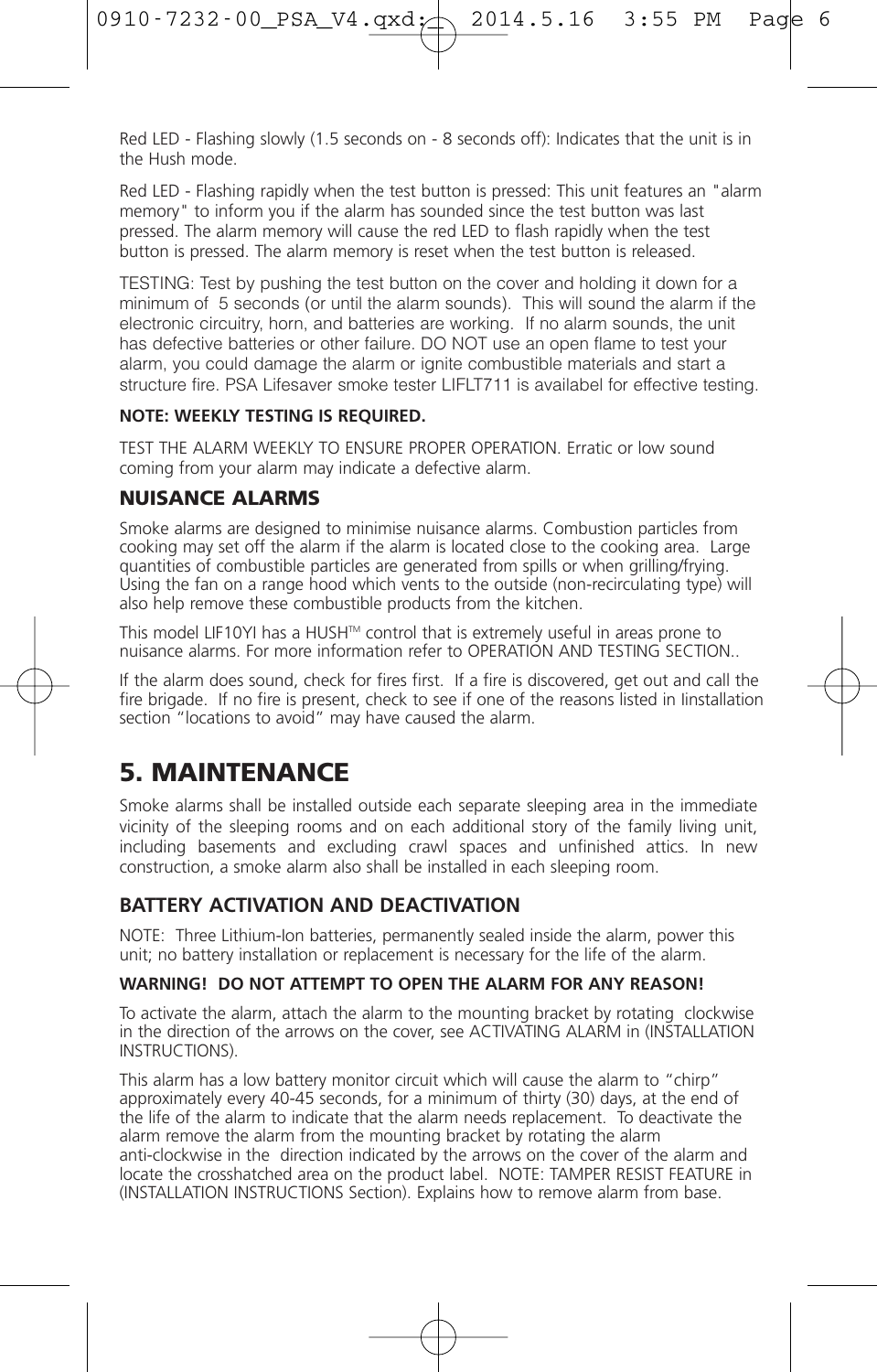**WARNING! DO NOT DEACTIVATE THE ALARM UNTIL THE END OF THE ALARM LIFE, WHEN A "CHIRP" IS HEARD EVERY 40-45 SECONDS. ONCE THE ALARM IS DEACTIVATED THE BATTERIES WILL BE DEPLEATED AND THE ALARM WILL NO LONGER FUNCTION.**

**WARNING! ONCE THE ALARM HAS BEEN DEACTIVATED, IT CANNOT BE REACTIVATED!**

#### **WARNING! ONCE THE ALARM HAS BEEN DEACTIVATED, IT CANNOT BE MOUNTED ONTO THE MOUNTING BRACKET!**

Break out the crosshatched area with a screwdriver or similar tool. Using a screwdriver or similar tool slide the exposed piece towards the centre of the alarm. This will deactivate the alarm, stop the low battery "chirp" and render the alarm safe for disposal by draining the batteries.

![](_page_6_Picture_5.jpeg)

![](_page_6_Picture_6.jpeg)

## **CLEANING YOUR ALARM YOUR ALARM SHOULD BE VACUUMED ONCE A MONTH**

You will need to follow the instructions in Installation Section to remove your alarm for maintenance.

To clean your alarm, remove it from the mounting bracket as outlined in the beginning of this section. You can clean the interior of your alarm (sensing chamber) by using compressed air or a vacuum cleaner hose and blowing or vacuuming through the openings around the perimeter of the alarm. The outside of the alarm can be wiped with a damp cloth.

After cleaning, reinstall your alarm and test your alarm by using the test button. If cleaning does not restore the alarm to normal operation the alarm should be replaced. Do not paint the unit. Paint will seal the vents and interfere with the sensor's ability to detect smoke. Never attempt to disassemble the unit or clean inside. This action will void your warranty.

#### Alarm Removal

Refer to the Alarm Tamper Resist Feature section for removal instructions. To remove the alarm from the mounting plate, rotate the alarm anti-clockwise in the direction of the "OFF" arrow on the cover.

**WARNING:** Do not attempt to open the alarm for any reason!

![](_page_6_Picture_14.jpeg)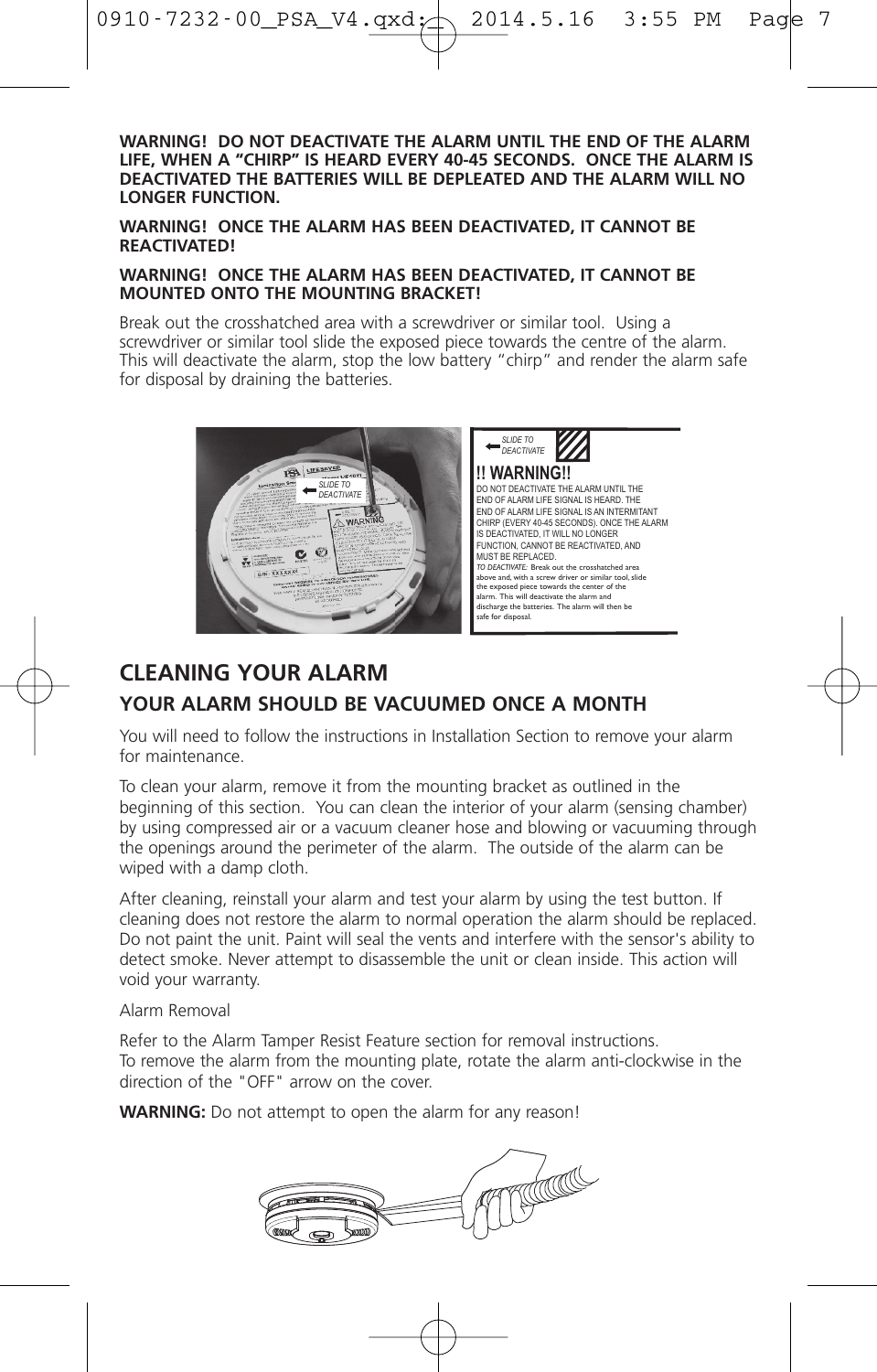## **6. PSA RECOMMENDATIONS**

Smoke alarms shall be installed outside each separate sleeping area in the immediate vicinity of the sleeping rooms and on each additional story of the family living unit, including basements and excluding crawl spaces and unfinished attics. In new construction, a smoke alarm also shall be installed in each sleeping room.

## **7. SERVICE AND WARRANTY**

If after reviewing this manual you feel that your smoke alarm is defective in any way, do not tamper with the unit. Return it for servicing to: PSA Products Pty Ltd of 17 Millicent Street, Burwood Victoria 3125 (See Warranty for in-warranty returns).

**PSA Products Pty Ltd (ABN: 99 076 468 703) of 17 Millicent Street, Burwood 3125 Victoria, Australia warrants this product for a period of ten (10) years from the date of purchase, as reflected on the Authorised Reseller's or Distributor's invoice / receipt provided to you. PSA Products Pty Ltd will repair or replace the product (at the option of PSA Products) due to any manufacturing defect, at the cost of PSA Products Pty Ltd (excluding any labour costs relating to removal or re-installation of product, and transport costs).**

**This warranty shall not apply to the product if it has been damaged, modified, abused or altered after the date of purchase, or if it fails to operate due to improper maintenance.**

**To the extent permitted by law, the liability of PSA Products Pty Ltd arising from the sale or under the terms of this limited warranty shall not in any case exceed the cost of replacement and subject to this clause. In no case shall PSA Products Pty Ltd be liable for consequential loss or damages resulting from the failure of the product or breach of this, or: Any other warranty, express or implied, loss or damage caused by failure to abide by the instructions supplied in the leaflets.**

**To the extent permitted by law, PSA Products Pty Ltd., makes no warranty, expressed or implied, written or oral, including that of merchantability or fitness for any particular purpose, with respect to the consumer replaceable battery if any. A product with non-serviceable built-in battery is covered under warranty of the product.**

**This warranty is provided in addition to other rights and remedies you have under law: Our goods come with guarantees that cannot be excluded under the Australian Consumer Law. You are entitled to a replacement or refund for a major failure and compensation for any other reasonably foreseeable loss or damage. You are also entitled to have the goods repaired or replaced if the goods fail to be of acceptable quality and the failure does not amount to a major failure. What constitutes a major failure is set out in the Australian Consumer Law.**

**To make a claim under warranty, take the product (with a proof of purchase) to the store where you purchased the product or contact PSA Products Pty Ltd. Phone (03) 9888 9889. or Email: enquiry@psaproducts.com.au with details, proof of purchase or expense claim in writing.**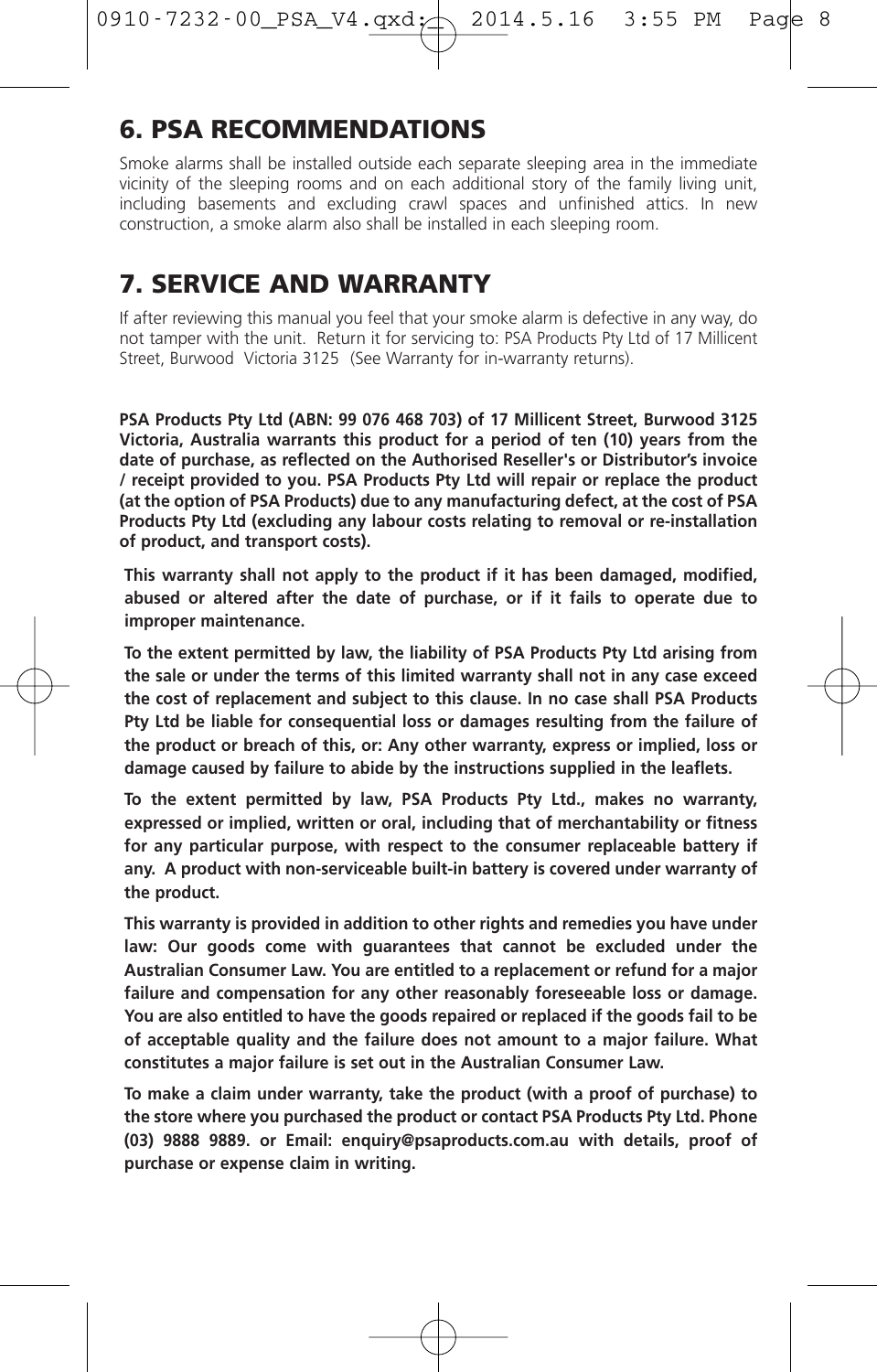![](_page_8_Picture_0.jpeg)

## **Warranty Form**

Register this product for warranty to ensure fast and effective service. Please visit our website **www.psaproducts.com.au** to register.

Please retain this warranty section and complete the details below. When you claim Warranty for the product. Please present this section together with the faulty product.

| Model:                                                                                                                                                                                                                         | Serial Number: |
|--------------------------------------------------------------------------------------------------------------------------------------------------------------------------------------------------------------------------------|----------------|
|                                                                                                                                                                                                                                |                |
| Invoice No: The contract of the contract of the contract of the contract of the contract of the contract of the contract of the contract of the contract of the contract of the contract of the contract of the contract of th |                |
| Installed By: _                                                                                                                                                                                                                |                |

Owner's Details:

**This smoke alarm has an expected service life of 10 years under normal conditions. We recommend that you should replace the smoke alarm after 10 years from installation date to ensure normal operation. Please use a date label as a reminder.**

![](_page_8_Picture_7.jpeg)

## **CAUTION:RADIOACTIVE MATERIAL**

WARNING:DO NOT TAMPER WITH SEALED SOURCE. WHEN THIS PRODUCT IS NO LONGER REQUIRED DISPOSE BY RETURNING TO PSA PRODUCTS PTY LTD.17 MILLICENT STREET, BURWOOD,VICTORIA3125, AUSTRALIA OR YOUR STATE HEALH DEPARTMENT.